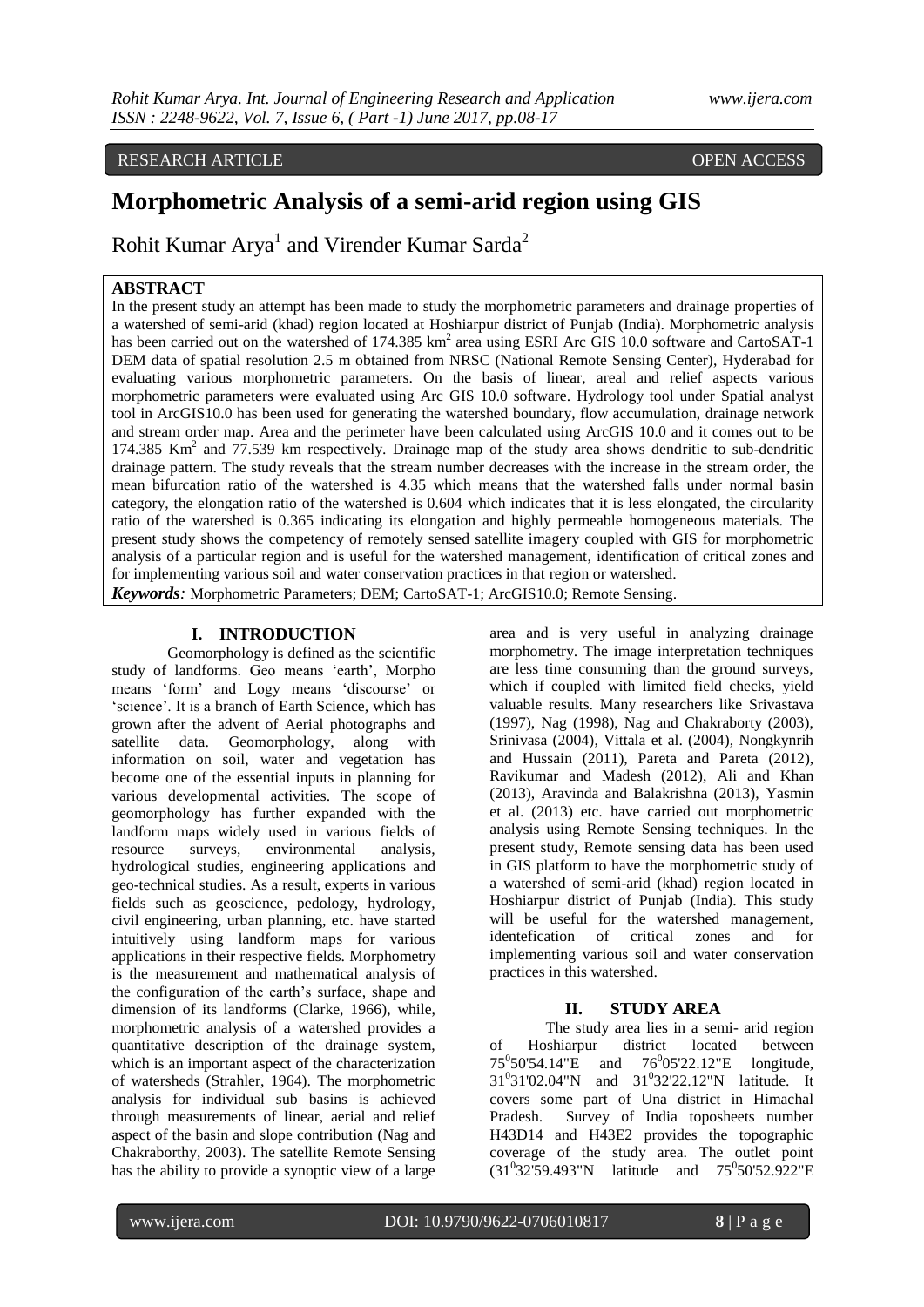longitude) of the watershed is selected on a khad located near Hargarh village, Hoshiarpur (Punjab). The study area covers the area of 174.385 sq.km including places like Hardo Khanpur, Bassi Nau, Bassi Ballo, Khakhli, Brahmjit, Akhlaspur, Sarin, Saleran, Thathal, Sherpur, Dada, Chohal, Manjhi, Mustafapur, Arniala Shahpur, Baroti, Naria, Kakon, Ajjowal, Sukhdev Nagar, Kotli Gounspur, Kotla Jhiri etc. of Hoshiarpur district, Punjab. Figure 1describes the location of the study area and Figure 2 represents the base map of the study area.



**Figure 1** Description about the Study Area



**Figure 2** Base Map of the study area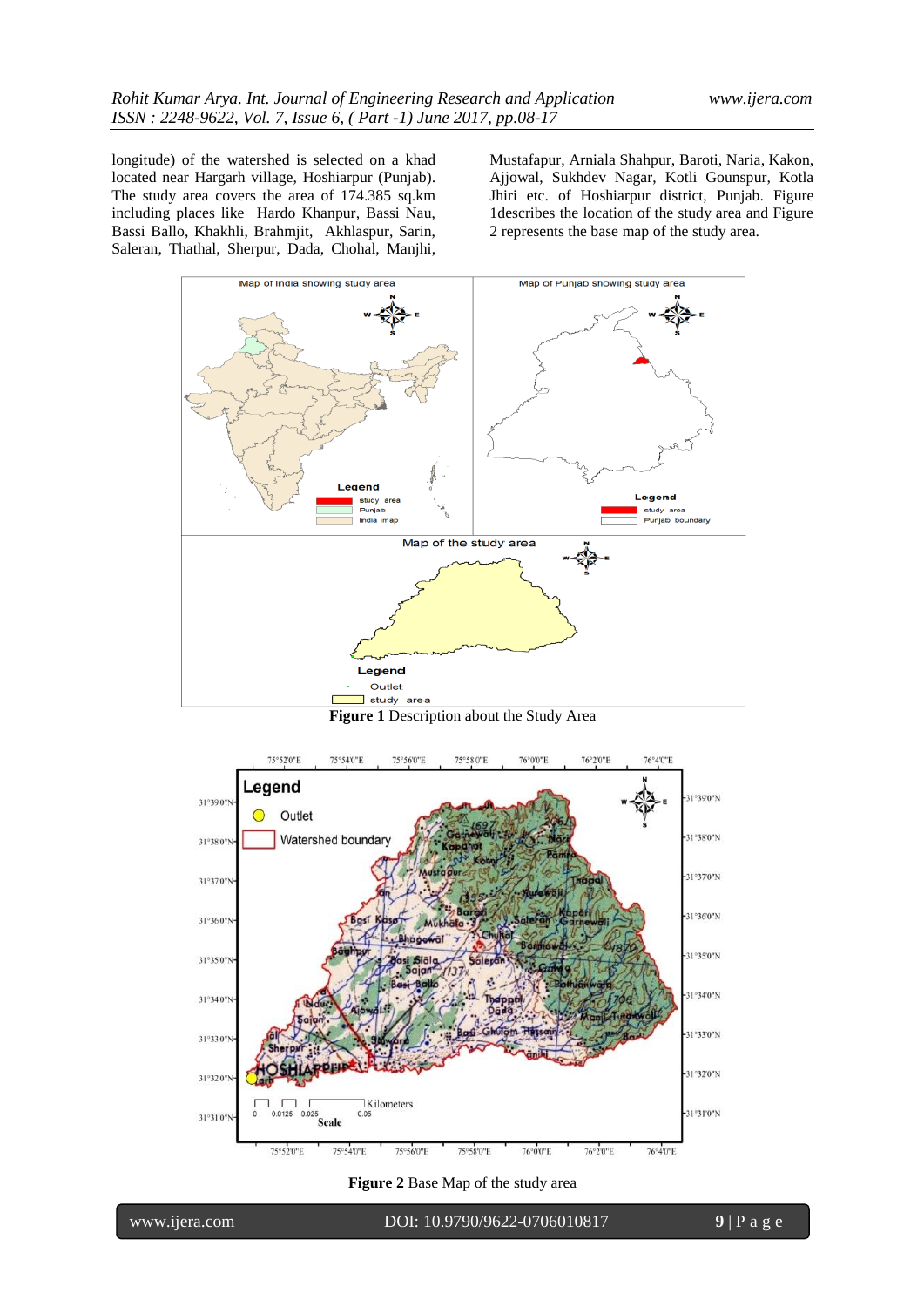## **III. DATA AND METHODOLOGY**

Remotely sensed satellite imagery data were processed using Spatial Analyst Tool in Arc GIS 10.0 software for preparing various maps and morphometric parameters were then evaluated for studying the drainage characteristics of the watershed. Description of methodology adopted in the present study is expressed in Figure 3.



**Figure 3** Methodology adopted in the present study

#### **3.1 Data Collection**

In order to carry out the present study, the required data were collected from various agencies detailed below:

#### **3.1.1 Toposheets of the area**

The study area falls under SOI toposheets number H43D14 and H43E2 which were taken as reference for geometric corrections, area and perimeter calculations of the study area in 1:50,000 scale, obtained from Survey of India office, Chandigarh.

## **3.1.2 Satellite Imagery data**

CartoSAT-1 DEM satellite imagery data with 2.5 m spatial resolution was used in the present study and was obtained from NRSC, Hyderabad. DEM data show the elevation (meters) in grids of different points of a particular region (Figure 4). All the above data was analysed using ERDAS Imagine 9.1, ESRI ArcGIS 10.0 software with Spatial Analyst tool.



**Figure 4** CartoSAT-1 DEM (2.5m spatial resolution) data of the study area

## **3.2 Flow accumulation map**

Flow accumulation map of the study area was obtained from CartoSAT-1 DEM data using Spatial Analyst tool > Hydrology tool in ArcGIS 10.0 software. It shows the raster of accumulated flow in each cells (Figure 5) where high values of flow is represented in white cells and low values were represented in black cells.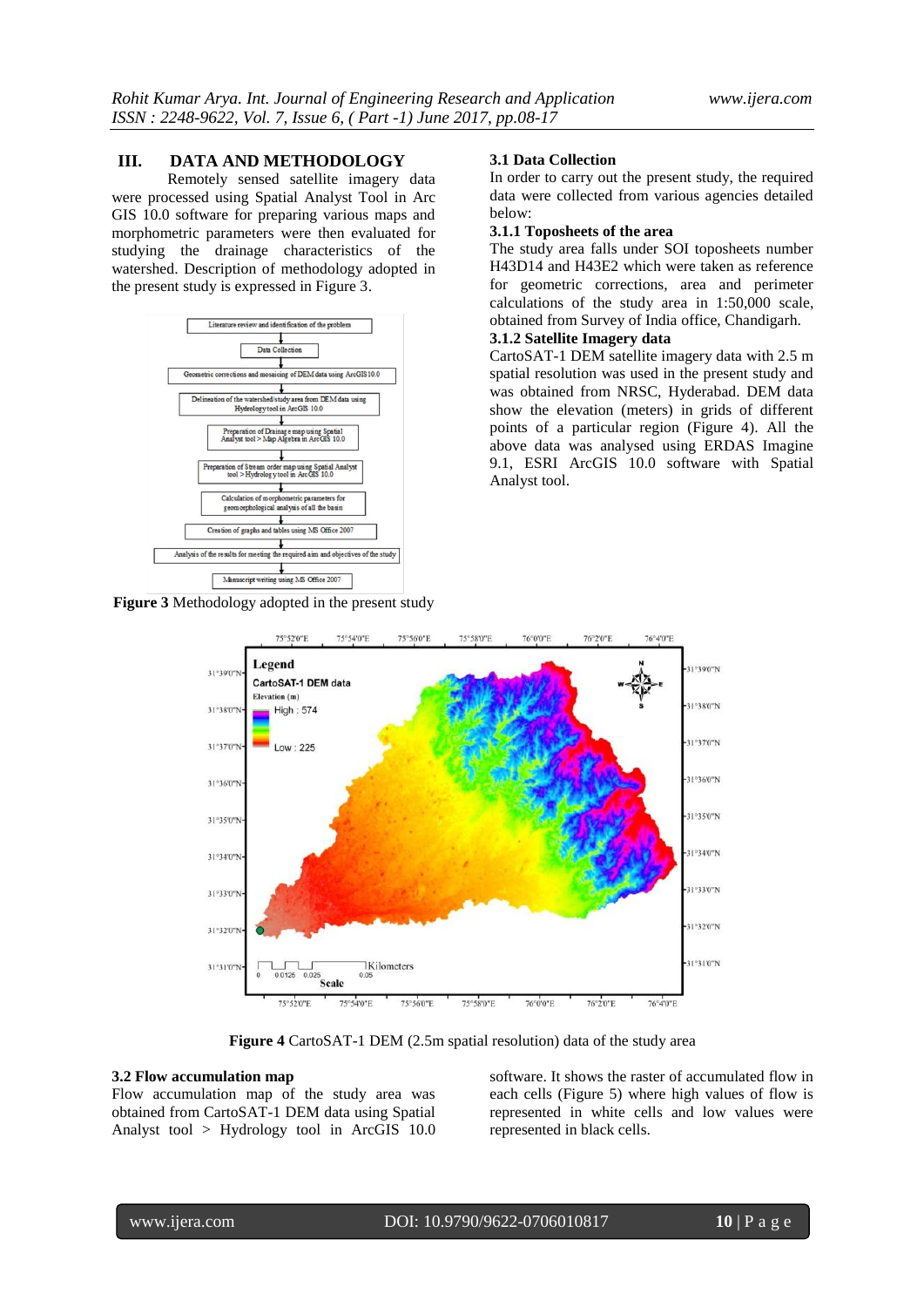

**Figure 5** Flow Accumulation map

#### **3.3 Drainage network map**

Drainage network map of the study area was obtained from CartoSAT-1 DEM data using Spatial Analyst tool > Map Algebra > Raster Calculator in ArcGIS 10.0 software. It shows the raster of

drainage network of the study area in each cells (Figure 6) where drainage lines were represented in black cells. Drainage network of the study area shows dendritic to sub-dendritic drainage pattern.



**Figure 6** Drainage network map of the study area

#### **3.4 Contour map**

Contour map of the study area was prepared from CartoSAT-1 DEM data using Surface tool under Spatial Analyst tools and it represents the contours having different elevations in the study area (Figure 7).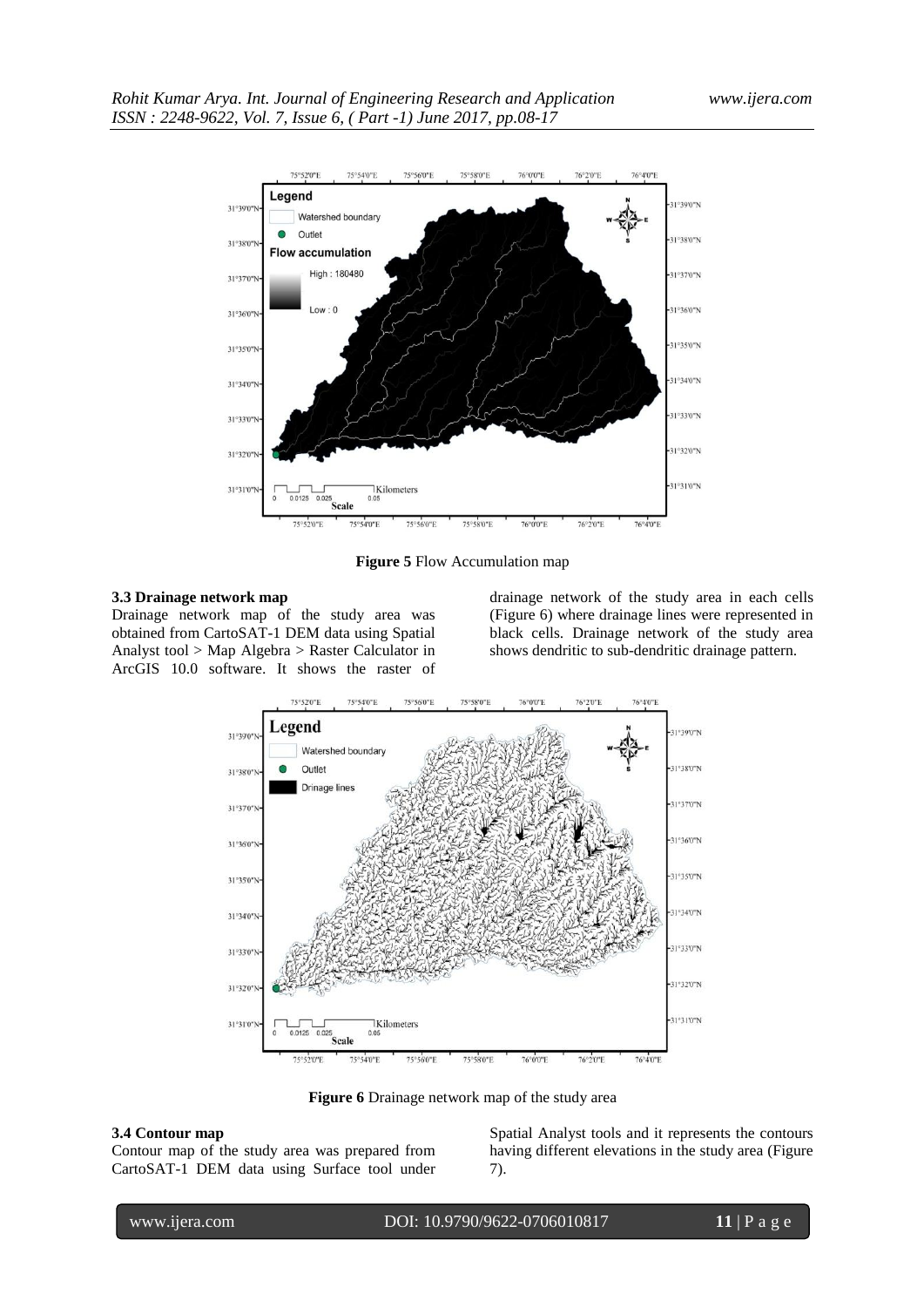

**Figure 7** Contour map of the study area

## **IV. RESULTS AND DISCUSSION**

In the present study 26 morphometric parameters were evaluated for identifying various characteristics of the watershed. Area of the watershed, its perimeter, various maps were obtained using Arc GIS 10.0 software. Stream order is calculated using Strahler's method (1964) using Hydrology tool in ArcGIS10.0 and other parameters viz. stream number, stream length, bifurcation ratio, elongation ratio, form factor, circularity ratio etc. were calculated using mathematical formulas. Morphometric parameters have been classified into three aspects of the basin slope: Linear Aspects, Areal Aspects, Relief Aspects

#### **4.1 Linear Aspects**

Linear aspects include morphometric parameters viz. Stream order (u), Stream number  $(N_u)$ , Stream length  $(L_u)$ , Mean stream length  $(L_{um})$ ,

Stream length ratio( $L_{\text{urm}}$ ), Bifurcation ratio ( $R_{\text{b}}$ ), Mean bifurcation ratio  $(R_{bm})$  and Basin length  $(L_b)$ which are calculated in the present study.

## **4.1.1 Stream Order (u)**

Stream order (u) expresses the hierarchal relationship between the individual stream segments that make up a drainage network. Stream ordering is the first step in morphometric analysis of the watershed. The stream ordering systems was first advocated by Horton (1945) which was later modified by Strahler (1952). In the present study Strahler's method is used in Arc GIS 10.0 for determining the stream order. It has been observed from the result that the frequency of stream decreases as the stream order increases and the maximum frequency lies in the case of first order streams. Result also shows that the order of the watershed is of seventh order. Figure 8 shows the stream order map of the study area.



**Figure 8** Stream order map of the study area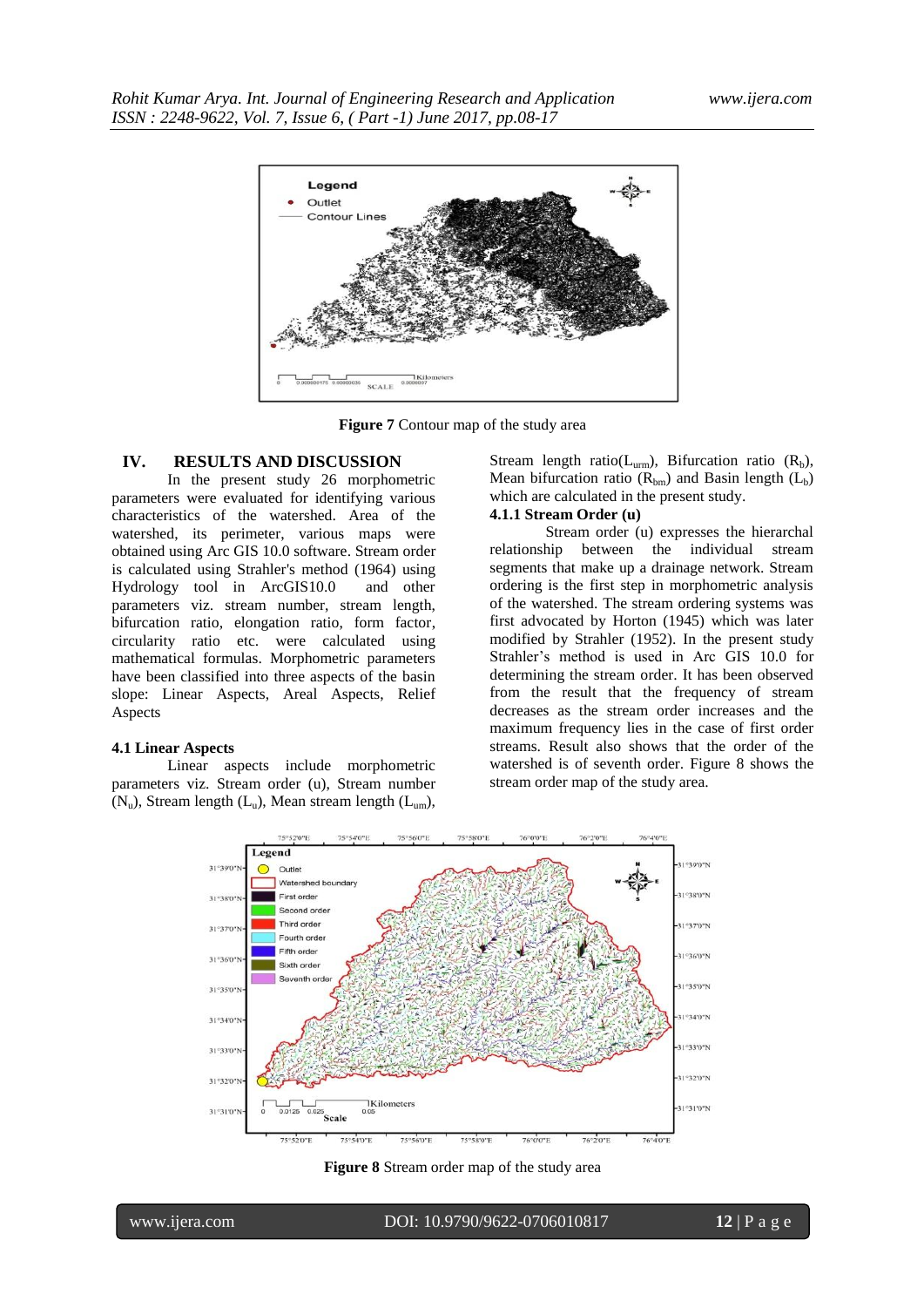#### **4.1.2 Stream Number (Nu)**

The total number of stream segments present in each order is the stream number  $(N_u)$ .  $N_u$  is number of streams of order u. According to Horton (1945) the numbers of stream segments of each order form an inverse geometric sequence with order number.

In the present study stream number  $(N_u)$  supports Horton's law i.e. stream number decrease with increase in stream order in this basin. Figure 9 shows the variation of stream number with respect to the stream order.



**Figure 9** Variation of Stream Number with Stream Order

## **4.1.3 Stream Length (Lu)**

Stream length of a stream order is the total length of all the streams in that orders. Horton's law of stream lengths supports the theory that geometrical similarity is preserved generally in watershed of increasing order, Strahler (1964).

In the present study, stream length decreases exponentially with increasing stream order. Figure 10 shows the variation of stream length with respect to the stream order.



Figure 10 Variation of Stream Length with Stream Order

#### **4.1.4 Mean Stream Length (Lum)**

The mean stream length is a dimensionless property, characterizing the size aspects of drainage network and its associated surface (Strahler, 1964). It is obtained by dividing the total length of stream of an order by total number of segments in the order. Mean stream length of the study area reveals a increasing trend with the increase in stream order and then again decreasing after fourth stream order Figure 11.



**Figure 11** Variation of Mean Stream Length with Stream Order

# **4.1.5 Stream Length Ratio (Lur)**

states that the length ratio is the ratio of the mean  $(L<sub>u</sub>)$  of segments of order (u) to mean length of segments of the next lower order  $(L<sub>u</sub>-1)$ , which tends to be constant throughout the successive orders of a basin (Horton, 1945). This law also states that the mean length of stream segments of each of the successive orders of a basin tends to approximate a direct geometric series, with stream lengths increasing towards higher stream order. Change of stream length ratio from one order to another order indicates their late youth stage of geomorphic development (Singh and Singh, 1997). The stream length ratio of the study area has been found to ranges from 0.196 to 3.464. The variation in the stream length ratio of streams of different orders may be due to variation in slope and topography of the basin.

## **4.1.6 Bifurcation Ratio (Rb)**

The bifurcation ratio is the ratio between the numbers of streams in one order (Nu) to the next higher order  $(N<sub>u</sub>+1)$ . Horton (1945) considered the bifurcation ratio as index of relief and dissertation. Strahler (1957) demonstrated that bifurcation ratio shows a small range of variation for different regions or for different environment except where the powerful geological control dominates. It is observed from the  $R_b$  is not same from one order to its next order. These irregularities are dependent upon the geological and lithological development of the drainage basin (Strahler, 1964). The lower values of  $R<sub>b</sub>$  are characteristics of the watersheds, which have suffered less structural disturbances (Strahler, 1964) and the drainage pattern has not been distorted because of the structural disturbances (Nag, 1998). Whereas, higher bifurcation ratio results in large variation of frequencies between successive orders and indicates a mature topography (Sreedevi et al., 2004). In the present study the bifurcation ratio has been found to ranges from 2 to 5.5 indicating large variation in frequencies between successive orders and a mature topography, while the lower values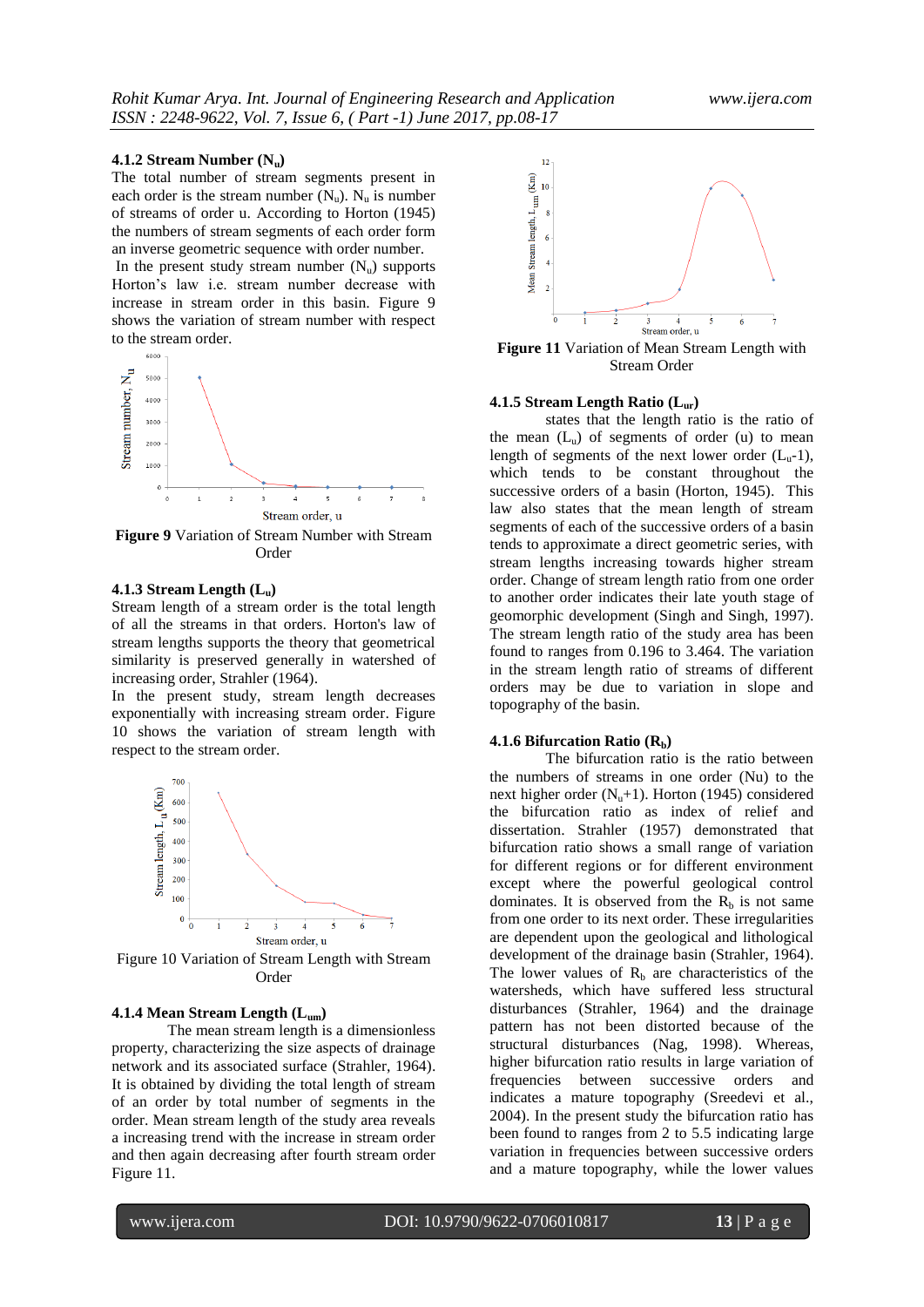indicates the areas which are not affected by structural disturbances.

## **4.1.7 Mean Bifurcation Ratio (Rbm)**

Mean Bifurcation Ratio is arithmetic mean of bifurcation ratios of all orders. In the present study the mean bifurcation ratio has been found to 4.35 which means that the watershed falls under normal basin category (Strahler, 1957).

# **4.1.8 Basin Length (Lb)**

Schumm (1956) defined the basin length as the longest dimension of the basin parallel to the principal drainage line. Gregory and Walling (1968) defined the basin length as the longest in the basin in which are end being the mouth. Gardiner (1975) defined the basin length as the length of the line from a basin mouth to a point on the perimeter equidistant from the basin mouth in either direction around the perimeter. In the present study basin length is determined by the definition of Schumm (1956) and it comes out to be 24.61 Km..

## **4.2 Areal Aspects**

Various areal aspects that have been determined in the present study are discussed below.

#### **4.2.1 Drainage Density (D)**

Drainage density is the ratio of the total length of all the streams in the basin to the area of the watershed (Horton, 1945; Strahler, 1952 and Melton, 1958). Low drainage density means permeable subsoil material, dense vegetation, low relief and coarse drainage texture. High drainage density is the resultant of weak or impermeable subsurface material, sparse vegetation, mountainous relief and fine drainage texture [Nag, 1988]. In the present study the drainage density is calculated by the method proposed by Horton (1932) and has been found to be equal to 7.68 which indicates moderate drainage density, that means the basin is moderate permeable sub-soil and thick vegetative cover.

## **4.2.2 Drainage Texture (Dt)**

Drainage texture is one of the important concepts of geomorphology and is defined as the total number of stream segments of all order in a basin divided by the perimeter of the basin. It indicates the relative spacing of drainage lines. Drainage texture depends on lithology, infiltration capacity and relief aspect of the terrain. It is total number of stream segments of all orders per perimeter of that area [Horton, 1945]. Smith (1939) has classified drainage texture into five different textures i.e., very coarse  $(\leq 2)$ , coarse  $(2 \text{ to } 4)$ , moderate (4 to 6), fine (6 to 8) and very fine  $(>8)$ . The drainage texture of the study area has been

found to be 81.76 and falls under very fine drainage texture category.

#### **4.2.3 Elongation Ratio (Re)**

Elongation Ratio (Re) indicates the shape of the basin. Schumm (1956) defined elongation ratio as the ratio of diameter of a circle of the same area as the basin to the maximum basin length. According to Strahler this ratio runs between 0.6 and 1.0 over a wide variety of climatic and geologic types. The varying shapes of watershed can be classified with the help of the index of elongation ratio, i.e. circular (0.9-0.10), oval (0.8-0.9), less elongated  $(0.7-0.8)$ , elongated  $(0.5-0.7)$ , and more elongated (less than 0.5). The elongation ratio of the study area is determined by the method proposed by Schumm (1956) and it has been found to be 0.604 which means the watershed comes under elongated category.

### **4.2.4 Circularity Ratio (Rc)**

Circularity ratio is defined as the ratio of the area of the basin to the area of a circle having the same circumference as the perimeter of the basin. Miller and Summerson (1960), has described the basin of the circularity ratios range 0.4 to 0.7, which indicates strongly elongated and highly permeable homogenous geologic materials. The circularity ratio of the study area was found to be equal to 0.37 and it does not comes under the above range indicating its less strong elongated shape and near to highly permeable homogenous geologic materials.

# **4.2.5 Form Factor Ratio (Rf)**

It is a dimensionless property and is used as a quantitative expression of the shape of basin form. Horton (1945) defined form factor as the ratio of basin area to square of the basin length. The value of form factor would always be less than for a perfectly circular watershed  $= 0.754$ . Smaller the value of form factor, more elongated will be the watershed. Watershed circular in shape have high peak flows of shorter duration, whereas the watershed which are elongated in shape have low peak flow for longer durations. In the present study, the form factor has been found to be 0.286 indicating elongated shape, less peak flow for longer duration and less runoff in the study area.

#### **4.2.6 Stream Frequency (Fs)**

Stream frequency is the ratio of total number of stream segments of all orders to the basin area (Horton, 1945). Stream frequency of the watershed has been found to be 36.351 which indicate increase in stream population with respect to the drainage density of the basin.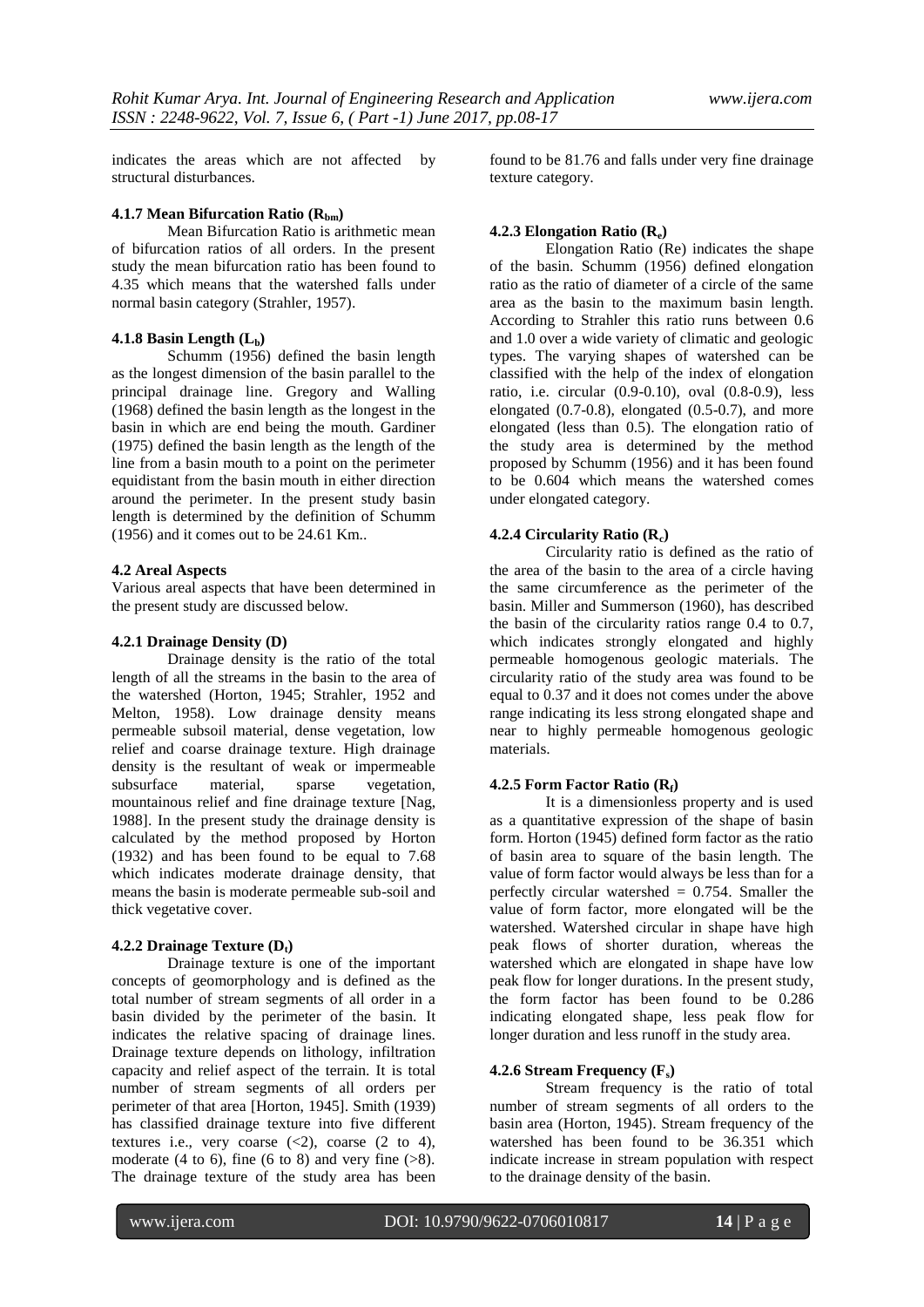## **4.2.7 Infiltration Number (If)**

The infiltration number is defined as the product of drainage density (D) and stream frequency (Fs).It gives us an idea about the infiltration characteristics of the watershed .In the present study infiltration number is determined by the method proposed by Faniran (1968) and it comes out to be 279.176 indicating high infiltration rate and low runoff in the watershed.

## **4.2.8 Length of Overland Flow (Lg)**

The term is used to describe the length of flow of water over the ground before it becomes concentrated in definite stream channels. Horton (1945) used this term to refer to the length of the run of the rainwater on the ground surface before it is localized into definite channels and expressed it as equal to half of the reciprocal of drainage density (D). In the present study length of overland flow comes out to be equal to 0.065 Km which shows its low surface runoff and is almost half of the constant of channel maintenance.

## **4.2.9 Constant of Channel Maintenance (C)**

This parameter indicates the requirement of the units of watershed surface to bear one unit of channel length. Schumm (1956) has defined it as the inverse of the drainage density and having the dimension of length. The constant of channel maintenance of the study area has been found to be 0.1302 indicating its low structural disturbances, high permeability, less steep slopes and low surface run off.

## **4.2.10 Compactness Coefficient (Cc)**

Gravelius (1914) defined compactness coefficient of a watershed as the ratio of perimeter of watershed to circumference of circular area equals to the area of the watershed. The compactness coefficient is independent of size of watershed and is dependent only on the slope. Compactness coefficient of the watershed has been found to be 1.668 using Gravelius(1914) approach.

## **4.2.11Shape Factor Ratio (Rs)**

It defines the shape of the watershed. Horton (1932) had given the formula for finding the shape factor ratio which has been used in the present study. The shape factor ratio of the watershed has been found to be 3.498 indicating its elongated shape.

#### **4.3 Relief Aspects 4.3.1 Height of basin mouth (z)**

# Height of the basin mouth is the lowest point of elevation on the watershed or the outlet of the watershed. It is determined in Arc GIS 10.0 software and has been found to be 225m.

## **4.3.2 Maximum height of the basin (Z)**

Maximum height of the basin is the highest point of elevation on the watershed. It is determined in Arc GIS 10.0 software and comes out to be 574m.

#### **4.3.3 Total basin relief (H)**

Difference in the elevation between the highest point of a watershed and the lowest point on the valley floor is known as the total relief of the river basin. The total basin relief of the watershed is 349m.

## **4.3.4 Relief Ratio (Rhl)**

The relief ratio may be defined as the ratio between the total relief of a basin and the longest dimension of the basin parallel to the main drainage line (Schumm, 1956). The possibility of a close correlation between relief ratio and hydrologic characteristics of a basin has been suggested by Schumm(1956) who found that sediments loss per unit area is closely correlated with relief ratios. In the present study, the value of relief ratio has been found to be 14.18. It has been observed that areas with low to moderate relief and slope are characterized by moderate value of relief ratios. Low value of relief ratios are mainly due to the resistant basement rocks of the basin and low degree of slope.

## **4.3.5 Ruggedness Number (Rn)**

Strahler (1968) defined ruggedness number is the product of the basin relief and the drainage density and usefully combines slope steepness with its length. Calculated accordingly, the watershed has a ruggedness number has been found to be 2.6803. The low ruggedness value of watershed implies that area is less prone to soil erosion and have intrinsic structural complexity in association with relief and drainage density.

# **V. CONCLUSION**

Quantitative geomorphologic analysis of the watershed in a semi - arid region provides us detailed information about the various characteristics of the watershed. Table 1and Table 2 gives a detailed description of the morphometric parameters evaluated in the present study. The detailed study of morphometric parameters shows that the watershed is of seventh order. The watershed is elongated with circulatory ratio of 0.365 and elongation ratio is 0.604. The drainage texture of the watershed is very fine and its drainage density shows its areas of moderate permeable subsoil material, thick vegetation and low relief. The high infiltration number shows its low surface runoff. The mean bifurcation ratio of the watershed is 4.35 which show that it falls under normal basin category and in which geologic structures do not distort the drainage pattern. The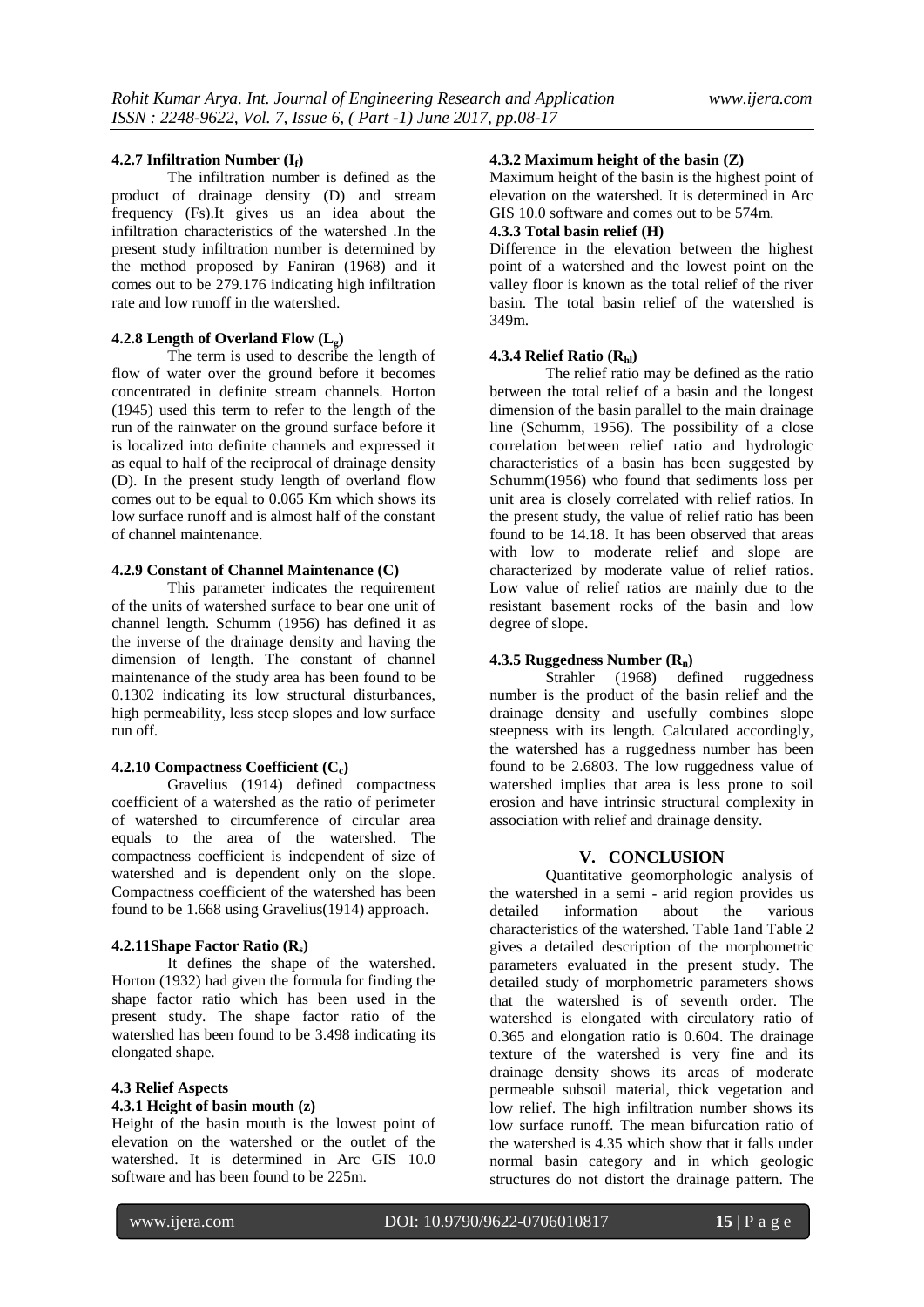ruggedness number shows that the area is low to moderateely prone to soil erosion due to surface runoff. Drainage density  $(D_d)$  value implies that the study area has moderate permeable sub-soil and thick vegetative cover.

The study reveals that remote sensing data used with GIS is a compatible and powerful tool for evaluation of various morphometric parameters and its influence on landforms. GIS facilitates analysis of various morphometric parameters and acts as an effective tool in establishing relationship between drainage morphometry and properties of landforms. The present study is also useful for providing information and proper guidance for watershed management, rainwater harvesting and several other development processes in a watershed.

#### **REFERENCES**

- [1]. Biswas, S., Sudhakar, S., and Desai, V.R (1999), Prioritization of sub-watersheds based on Morphometric Analysis of Drainage Basin: A Remote Sensing and GIS Approach. Journal of the Indian Society of Remote Sensing, 27(3), pp. 155-166.
- [2]. Clarke, J.I. (1996). Morphometry from Maps. Essays in Geomorphology. Elsevier publication. Co. New York, pp.235-274.
- [3]. Faniran, A. (1968). The index of drainage intensity - A provisional new drainage factor. Australian Journal of Science, 31, pp. 328-330.
- [4]. Gardiner, V. (1975). Drainage basin morphometry. British Geomorphological Group, Technical Bulletin, 14,pp. 48.
- [5]. Gregory, K.J., and Walling, D.E. (1968). The variation of drainage density within a catchment. International Association of Scientific Hydrology - Bulletin, 13, pp. 61- 68.
- [6]. Gravelius, H. (1914). Flusskunde. Goschen'sche Verlagshandlung, Berlin.
- [7]. Horton, R.E. (1932). Drainage basin characteristics. Transactions American Geophysical Union, 13, pp. 350-61.
- [8]. Horton, R.E (1945), Erosional development of streams and their drainage basins; Hydrophysical Approach to Quantitative Morphology. Geol. Soc. Am. Bull., 56, pp. 275-370.
- [9]. Khan, M.A., Gupta, V.P. and Moharana, P.C (2001). Watershed prioritization using remote sensing and geographical information system: a case study from Guhiya(India). Journal of Arid Environments, 49, pp. 465- 475.
- [10]. Melton, M.A. (1958). Geometric properties of mature drainage systems and their

representation in E4 Phase Space. Journal of Geology, 66, pp. 35-54.

- [11]. Miller, O.M. and Summerson, C.H. (1960). Slope zone maps. Geographical Review, 50, pp. 194-202.
- [12]. Nag, S.K. (1998). Morphometric analysis using remote sensing techniques in the Chaka sub-basin, Purulia district, West Bengal. Journal of Indian Society of Remote Sensing, 26 (1), pp. 69-76.
- [13]. Nag, S.K. and Chakraborthy, S. (2003). Influence of rock types and structures in the development of Drainage Network in Hard Rock Area. J. Indian Soc. Remote Sensing, 31(1), pp. 25-35.
- [14]. Schumm, S.A. (1956). Evolution of drainage systems and slopes in Badlands at Perth Anboy, New Jersey. Bulletin of the Geological Society of America, 67, pp. 597- 646.
- [15]. Singh, N. (1990). Geomorphology of Himalayan rivers (a case study of Tawi basin), Jay Kay Book House, Jammu Tawi.
- [16]. Singh, S., and Singh, M.C. (1997). Morphometric analysis of Kanhar river basin. National Geographical Journal of lndia, 43(1), pp. 31-43.
- [17]. Smith, G.H. (1939). The morphometry of Ohio: The average slope of the land (abstract). Annals of the Association of American Geographers, 29, pp. 94.
- [18]. Sreedevi, P.D., Owais, S., Khan, H.H. and Ahmed, S. (2009) Morphometric Analysis of a Watershed of South India Using SRTM Data and GIS. Journal Geological Society of India Vol.73, April 2009, pp. 543-552.
- [19]. Sreedevi, P.D., Subrahmanyam, K. and Ahmed, S. (2004) The Significance of Morphometric Analysis for Obtaining Groundwater Potential Zones in a Structurally Controlled Terrain. Environmental Geology, Vol. 47, No. 3, 2004, pp. 412-420.
- [20]. Strahler, A.N. (1952).Dynamic basis of geomorphology.Bulletin of the Geological Society of America, 63, pp. 923- 938.
- [21]. Strahler, A.N. (1957). Quantitative analysis of watershed geomorphology. Transactions American Geophysical Union, 38, pp. 913- 920.
- [22]. Strahler, A.N (1964), Quantitative geomorphology of drainage basins and channel networks. In: V.T. Chow (ed), Handbook of Applied Hydrology. McGraw Hill Book Company, New York, Section 4II.
- [23]. Strahler, A.N. (1968). Quantitative geomorphology In: Fairbridge, R.W. (eds),